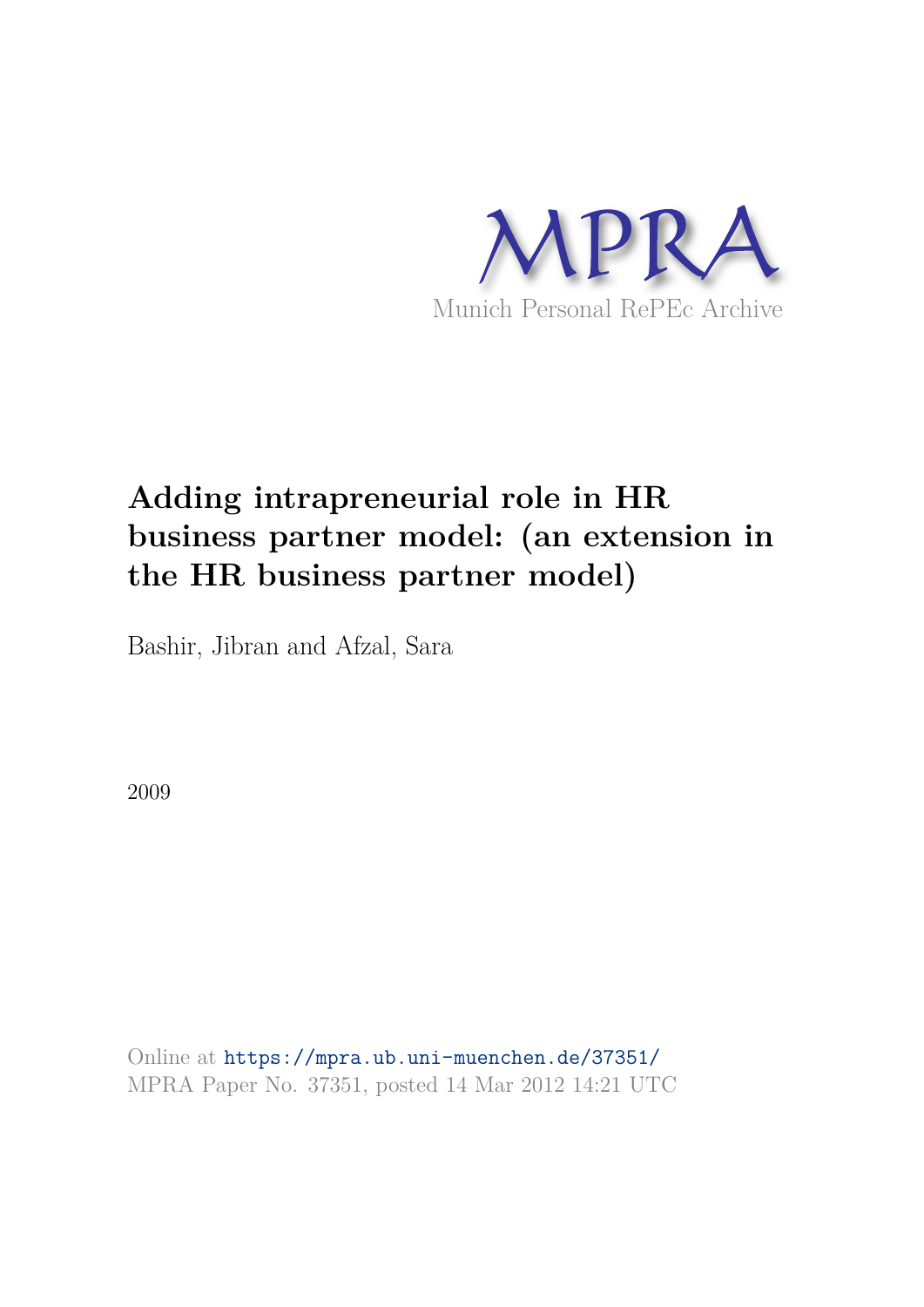# *Adding Intrapreneurial Role in HR Business Partner Model*

(An Extension in the HR Business Partner Model)

**Principal Author: Jibran Bashir** 

> **Co-Author: Sara Afzal**

*Declaration: This paper was presented in 2nd International Applied Business Research conference arranged by International Islamic University, Islamabad. (Paper received a distinction as a best paper of the conference). Copy Rights of this paper are reserved by IIU. The paper is being shared by the authors only for learning purposes.*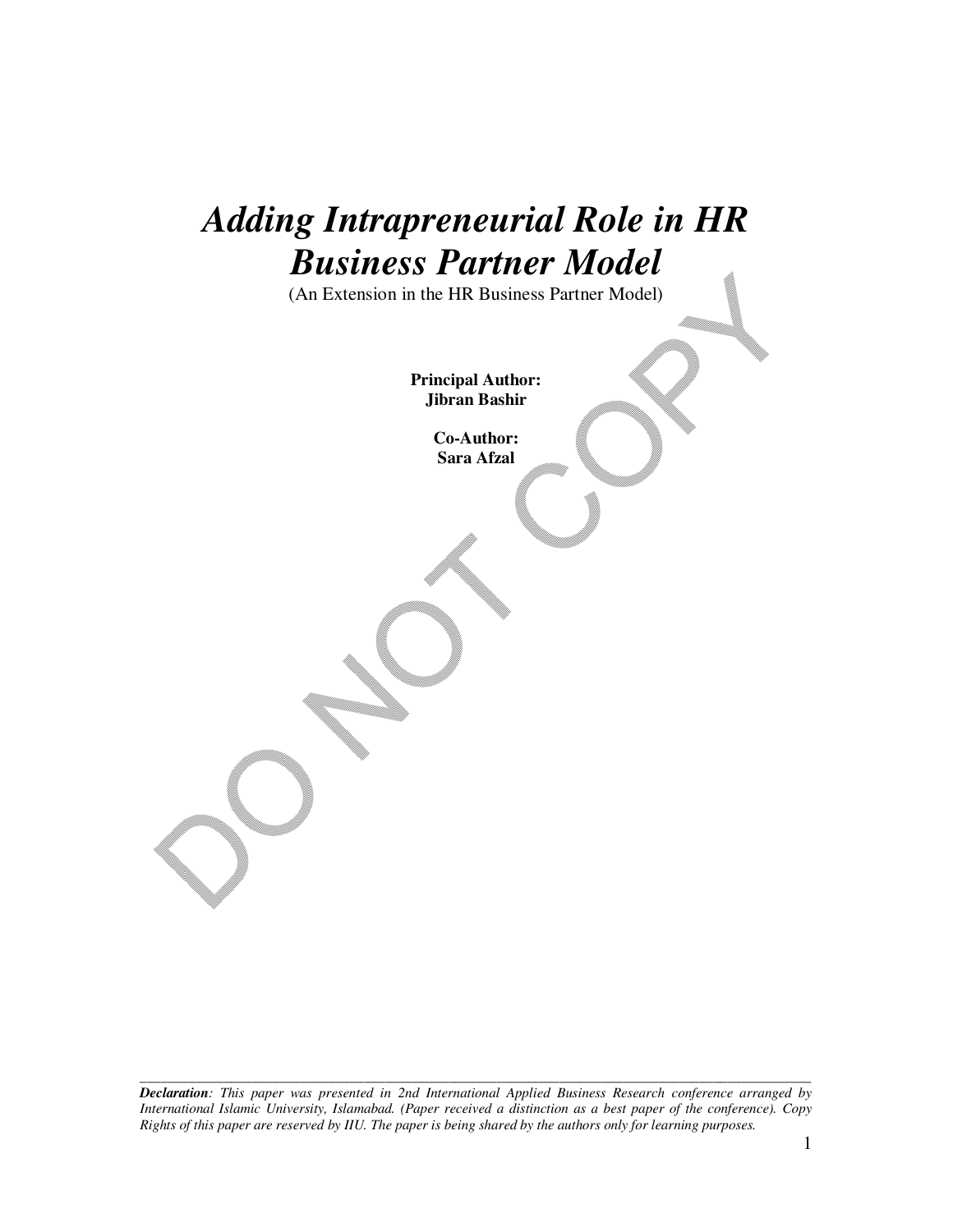## **Adding Intrapreneurial Role in HR Business Partner Model**

(An Extension in the HR Business Partner Model)

Authors: Jibran Bashir & Sara Afzal

## **Abstract:**

**Purpose:** The Purpose of this paper is to introduce a concept, whereby extending the Dave Ulrich's HR business partner model by adding fifth Role – The HR Intrapreneur Role – in the existing model. This will be done by combining two separate concepts "Four Roles HR Business Partner Model" and "Intrapreneurial HR", resulting in a five roles HR Business Partner Model.

**Design/methodology/approach:** This paper is introducing a new concept through theoretical research.

**Findings:** HR Intrapreneur Role can be added as the Fifth Role in the existing HR Business Partner Model.

**Originality:** The four roles HR Business Partner Model has been taken from Dave Ulrich (1997) whereas the Intrapreneurial HR has been derived from articles of various authors like Wellner, Stam, Pinchot, Moore, Mitchell, Koch, Jong, Chapel, and Beatty. The Concept of This Paper is original as it combines both the aforesaid studies into a totally new formation, by introducing HR Intrapreneurship as a fifth Role in HR Business partner model and making the existing four roles – a pre-requisite of HR Intrapreneral role in the extended model proposed by us.

## *(177 Words)*

*Key Words: Intrapreneurial HR, HR Business Partner Model* 

*Declaration: This paper was presented in 2nd International Applied Business Research conference arranged by International Islamic University, Islamabad. (Paper received a distinction as a best paper of the conference). Copy Rights of this paper are reserved by IIU. The paper is being shared by the authors only for learning purposes.*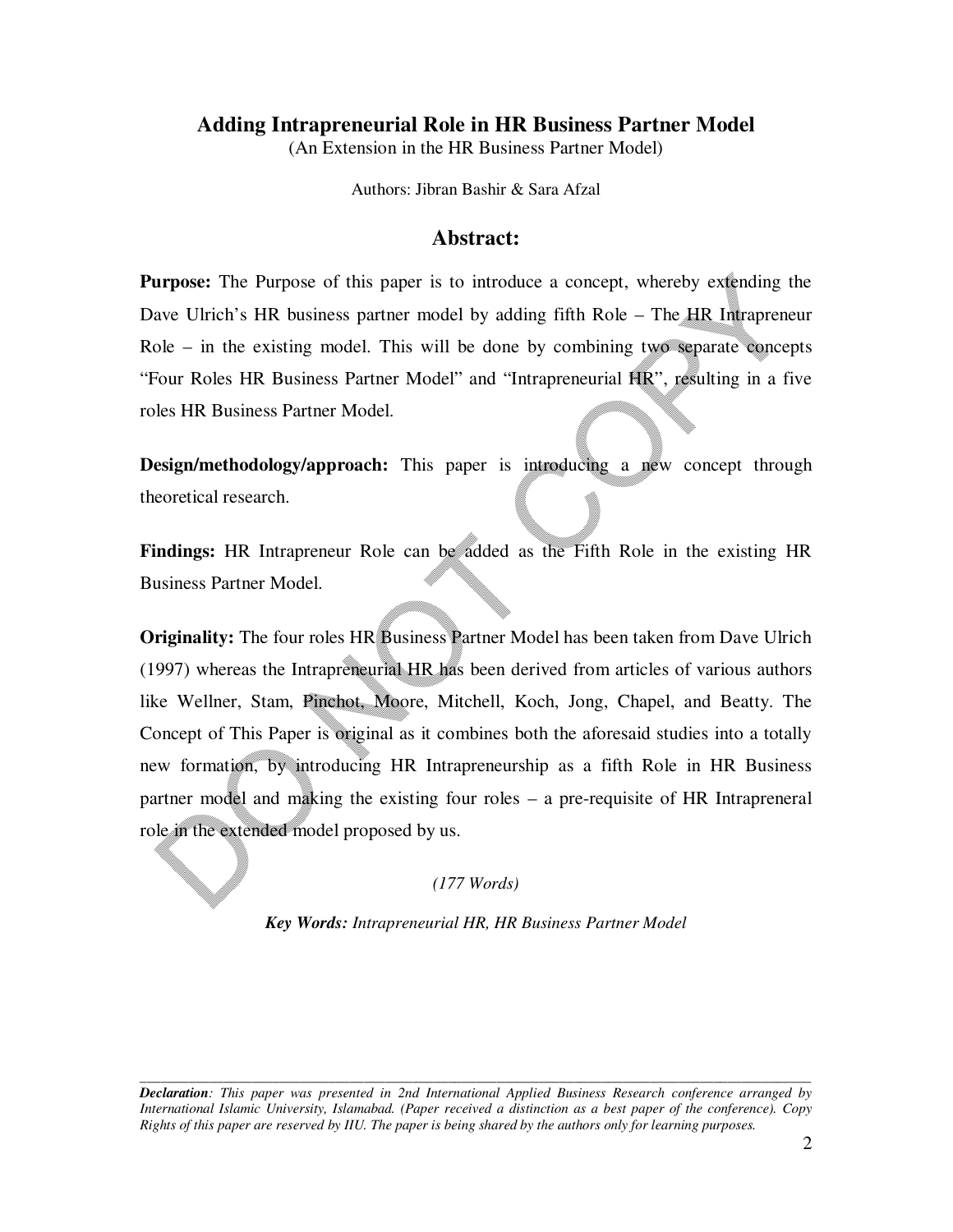#### **1. Introduction:**

The status of human resource management (HRM) and its standing as a department has been a persistent concern for both the researchers and companies over time. HR Department has traditionally been viewed as more administrative than advisory and more into imposing the practices instead of policy making. Many use to think about HR as paper pushers who usually hire people and file papers (Fallon & McConnell: 2007). To make the shift of HR from Operational to strategic continuum, Ulrich (1997) presented the HR Business Partner Model and stated that HR can help bring organizational excellence by means of four methods. First, HR should become a partner with the top management to help in strategy execution by aligning HR Systems with business strategy. Second, HR should add its expertise to achieve work excellence so that costs are cut and quality is maintained through efficient delivery of HR System. Third, HR should represent the employees concerns to senior management as well as coordinate with employees to ensure their contribution through competence and commitment. Finally, HR professionals should act as change leaders by contributing to process of change and help improve the organization's capacity to do so.

One of the other issues being faced by HR Department is that it is usually seen as a pure cost center and is often the first in organizations to face budget cuts and higher productivity demands (Chapel: 2007). Thus to combat with this issue, "HR Departments are now being forced to become profit centers" where selling the HR Expertise outside the company is being considered an attractive way to get into black (Koch: 1995). "Intrapreneurs" is the new buzz word for those people who take responsibility for creating any kind of innovation within an organization. Employees in human resource departments can become intrapreneurs when they develop ideas for providing human resources to new customers (Mitchell: 2000). Koch (1995) mentions that "some HR Departments have become outside consultants for profit", and according to our understanding we consider this outiside consultancy role of HR as "Intrapreneurial HR".

*Declaration: This paper was presented in 2nd International Applied Business Research conference arranged by International Islamic University, Islamabad. (Paper received a distinction as a best paper of the conference). Copy Rights of this paper are reserved by IIU. The paper is being shared by the authors only for learning purposes.*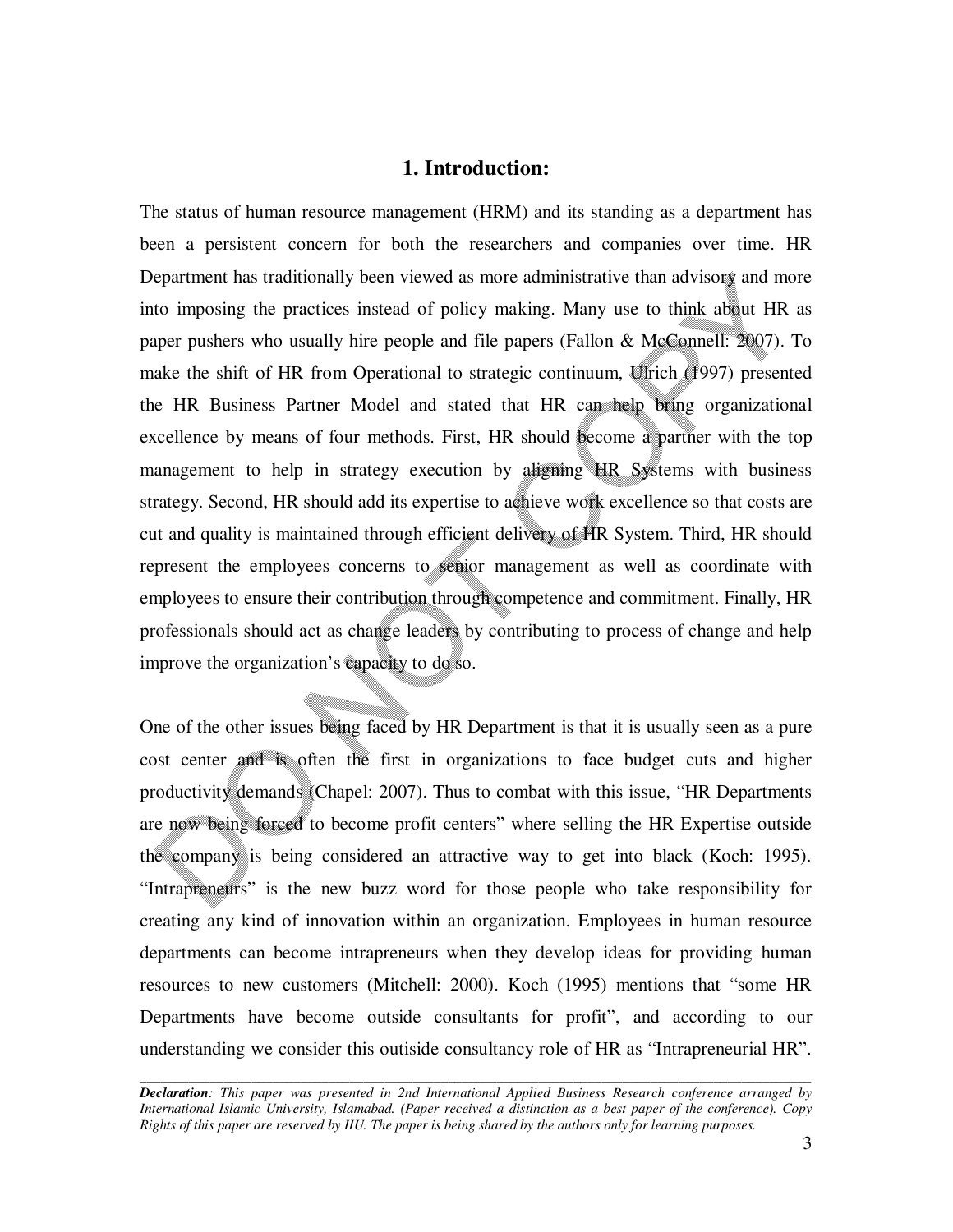This newly defined Intrapreneurial role of HR can prove that it is able to generate direct income and, therefore, profits for the organization.

To our perceptive there exists a gap between HR as business partner and Intrapreneurial activities, thus it generates the need of more and more academic research in this area. This paper discusses the importance of HR Departments becoming HR Business partners as well as the role of Intrapreneurial activities of HR in organizational success, and suggests an extension in HR Business partner model by adding a fifth component "Intrapreneurial HR" into the existing Four Roles model by Dave Ulrich.

## **2. HR Business Partner Model:**

The HR Business Partner Model is a Four-Roles Model first presented by Conner and Ulrich (1996), and later by Ulrich (1997). In the later study, Ulrich's has given a conceptual framework for the Four-Role Model which consists of two main dimensions. The first shows ranges from an operational (current day-to-day) focus to a strategic (future) focus, whereas the second depicts conflicting demands of people and processes (Ulrich, 1997: Conner & Ulrich, 1996). Ulrich (1997) states that HR can provide organizational excellence by four methods; becoming a strategic partner, being an administrative expert, acting as employee champion and facilitating as change leader. These four roles are depicted in Figure 2-1

*Declaration: This paper was presented in 2nd International Applied Business Research conference arranged by International Islamic University, Islamabad. (Paper received a distinction as a best paper of the conference). Copy Rights of this paper are reserved by IIU. The paper is being shared by the authors only for learning purposes.*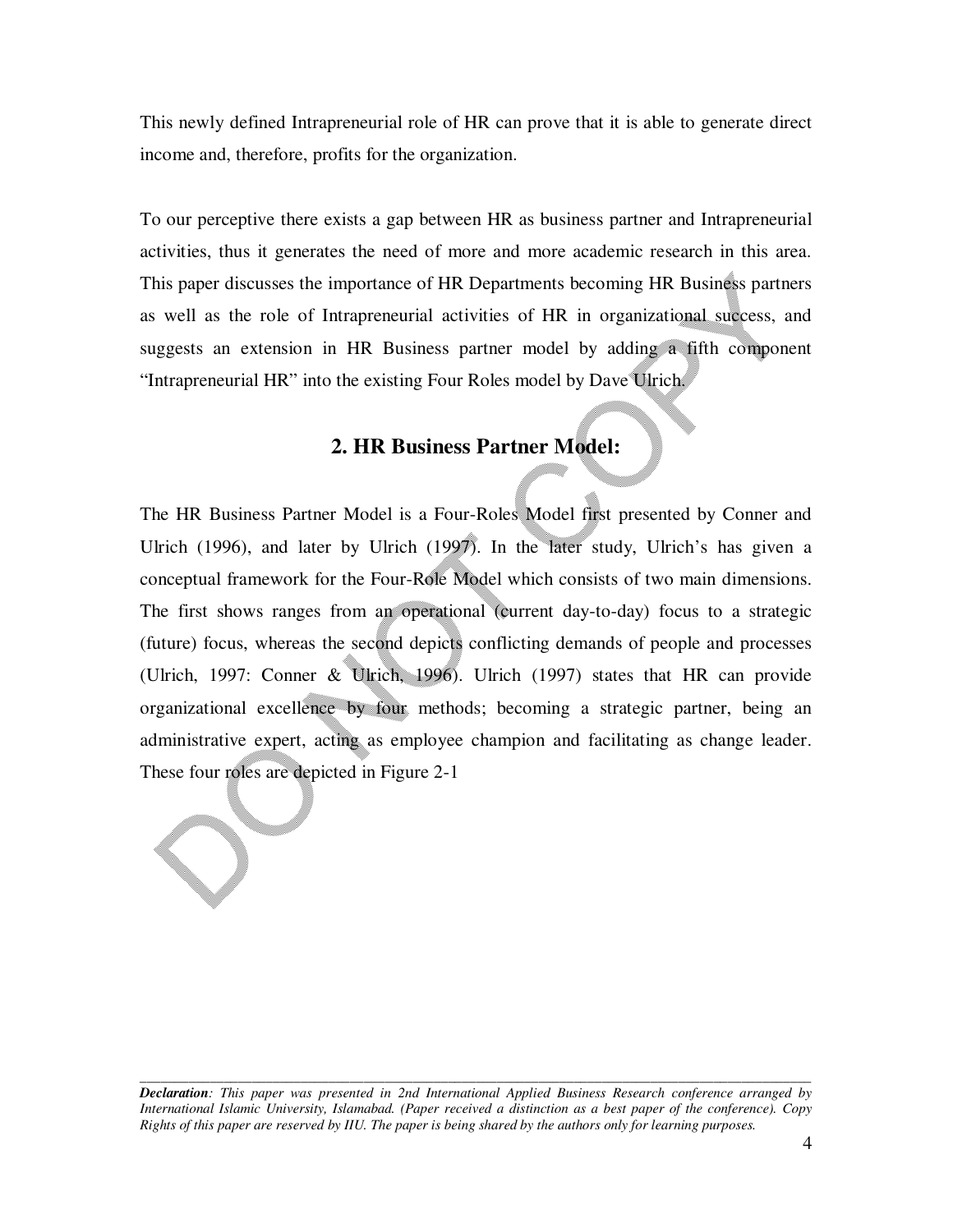



Source: Ulrich, D. (1997)

# **2.1. The Strategic Partner**

Ulrich (1997) describes that the strategic partner role of an HR professional focuses on aligning the HR strategies and practices with the business strategy. Acting as a strategic partner; the HR professional works to ensure the success of organization's business strategies. Long and Ismail (2008) quote that in the capacity of strategic partner, HR professionals must be capable of identifying and implementing those practices that facilitate strategic business success.

# **2.2. The Administrative Expert**

In the capacity of an administrative expert, the management of a firm's infrastructure requires the HR professionals to devise and bring efficient HR processes for recruitment  $\&$  selection, training and development, performance evaluation, compensation  $\&$ benefits, promotions, and overall management of the employees flow throughout the organization. The HR Professionals create infrastructure by continuously examining,

*Declaration: This paper was presented in 2nd International Applied Business Research conference arranged by International Islamic University, Islamabad. (Paper received a distinction as a best paper of the conference). Copy Rights of this paper are reserved by IIU. The paper is being shared by the authors only for learning purposes.*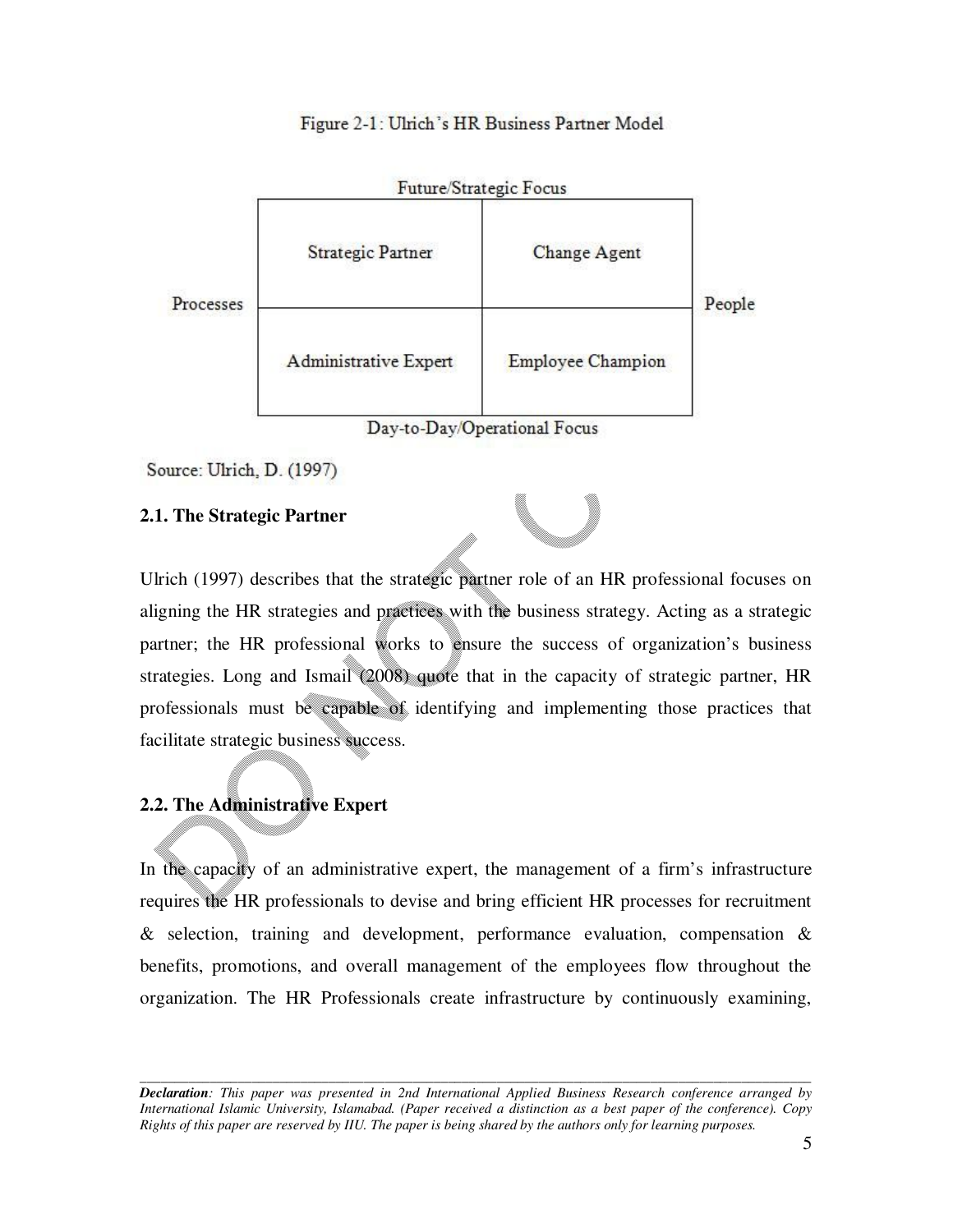evaluating and improving the HR processes and this administrative efficiency adds value to the business (Ulrich, 1997).

#### **2.3. The Employee Champion**

The management of the contribution made by employees occurs through the performance of the role of "employee champion" (Ulrich, 1997). An HR professional as employee champion strives to understand the needs of the employees, attempts to meet those needs, and provides every opportunity to increase employee commitment. Conner & Ulrich (1996) explains that the role of employee champion covers involvement of HR professionals in day-to-day problems, concerns and needs of employees. Thus acting as employee champions they can link employee contributions to the organization's success.

#### **2.4. The Change Agent**

The change agent role refers to helping the organization build a capacity for change (Conner & Ulrich, 1996). Moreover in Ulrich's (1997) view, the management of transformation and change falls directly in the change agent role of an HR Professional. Where Change refers to the ability of an organization to improve the design and execution of initiatives as well as to reduce cycle time in organizational activities; and thus the HR Professionals managing this transformation become cultural guardians and catalysts. The actions of these change agents include identifying and framing problems, building trust based relationships, solving problems, as well as creating and fulfilling action plans.

### **3. Intrapreneurship:**

Hisrich, Peter & Shepherd (2005) define Intrapreneurship as "entrepreneurship within an existing business organization". (\* entrepreneurship refers to creating something new while assuming risks and rewards). Jong and Wennekers (2008) quoted that

*Declaration: This paper was presented in 2nd International Applied Business Research conference arranged by International Islamic University, Islamabad. (Paper received a distinction as a best paper of the conference). Copy Rights of this paper are reserved by IIU. The paper is being shared by the authors only for learning purposes.*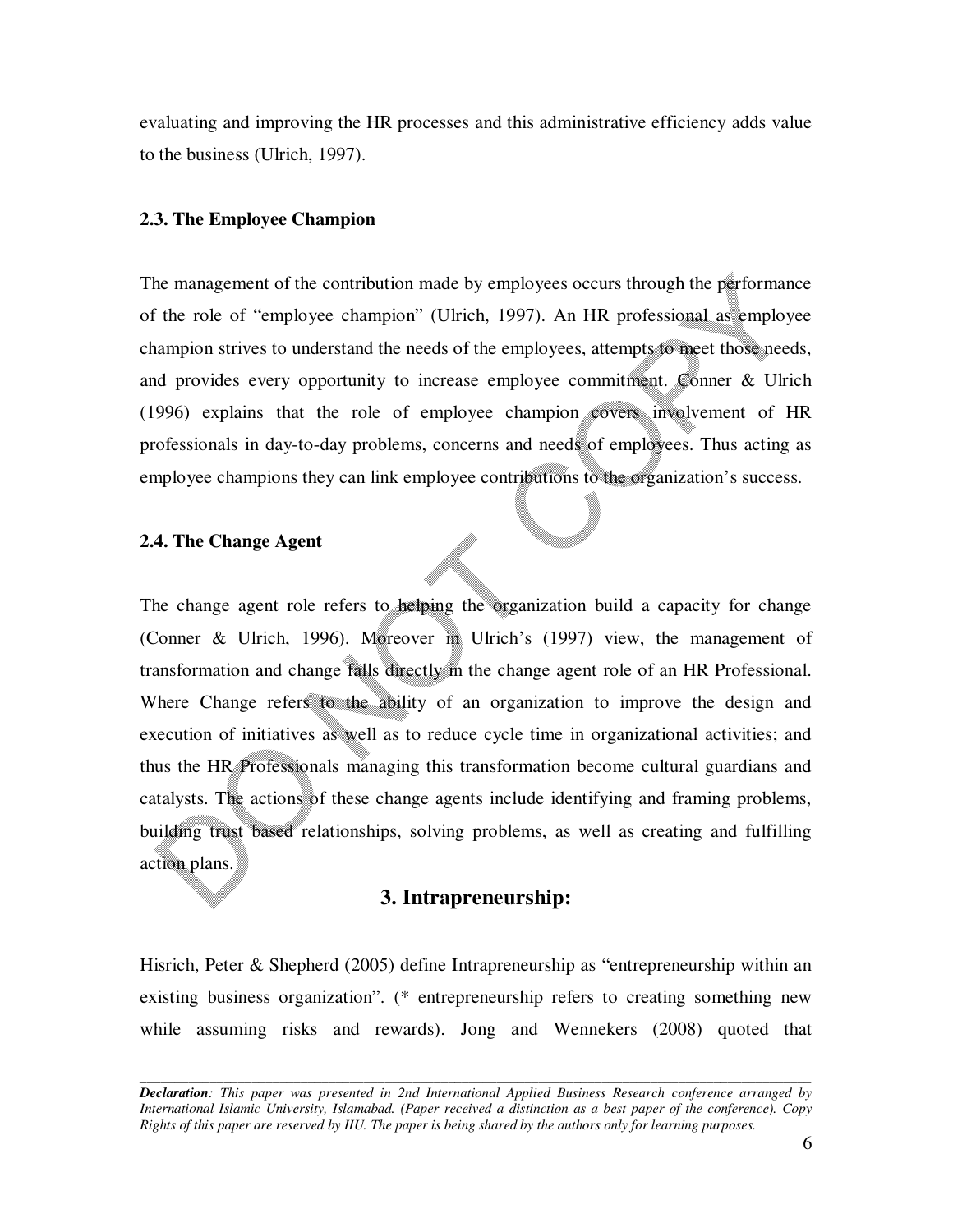Intrapreneurship is "employee initiative from below in the organization to undertake something new; an innovation which is created by subordinates without being asked, expected, or perhaps even given permission by higher management to do so".

According to Pinchot (1985) "Intrapreneurs are the'dreamers who do'; those who take hands-on responsibility for creating innovation of any kind within an organization; they may be the creators or inventors but are always the dreamers who figure out how to turn an idea into a profitable reality". Whereas Stam (2008) has defined Intrapreneurship as "identifying opportunities within the company" and has also coined the term of 'internal corporate venturing' for intrapreneurship. According to him Intrapreneurship sometimes also leads to a spin-off firm that commercializes this opportunity outside the mother firm.

# **3. Intrapreneurial HR:**

Human resource management has been criticized for being too expensive and providing no added value because any measurable business value could not be demonstrated by HR People. The changing nature of human resource management fostered the development of Intrapreneurial activities in human resource management. This activity was demonstrated through an entrepreneurial philosophy resulting in, transforming the cost centers of human resource departments to profit generation hub (Mitchell, 2000). Human resources has always had a service role in the firm, but this role needed to change to a new role for human resources -- that is, to act as a direct revenue earner (Beatty & Schneir, 1997).

Mitchell (2000) narrates that Employees in human resource departments can become intrapreneurs when they develop ideas for providing human resources to new customers outside their own company. According to him IBM, Disney, and Xerox all provide excellent examples of this type of Intrapreneurial activities by HR. He sites the example of IBM, that in 1992 IBM unveiled a new company called Workforce Solutions that operated within IBM. Workforce Solutions offers human resource services and programs

*Declaration: This paper was presented in 2nd International Applied Business Research conference arranged by International Islamic University, Islamabad. (Paper received a distinction as a best paper of the conference). Copy Rights of this paper are reserved by IIU. The paper is being shared by the authors only for learning purposes.*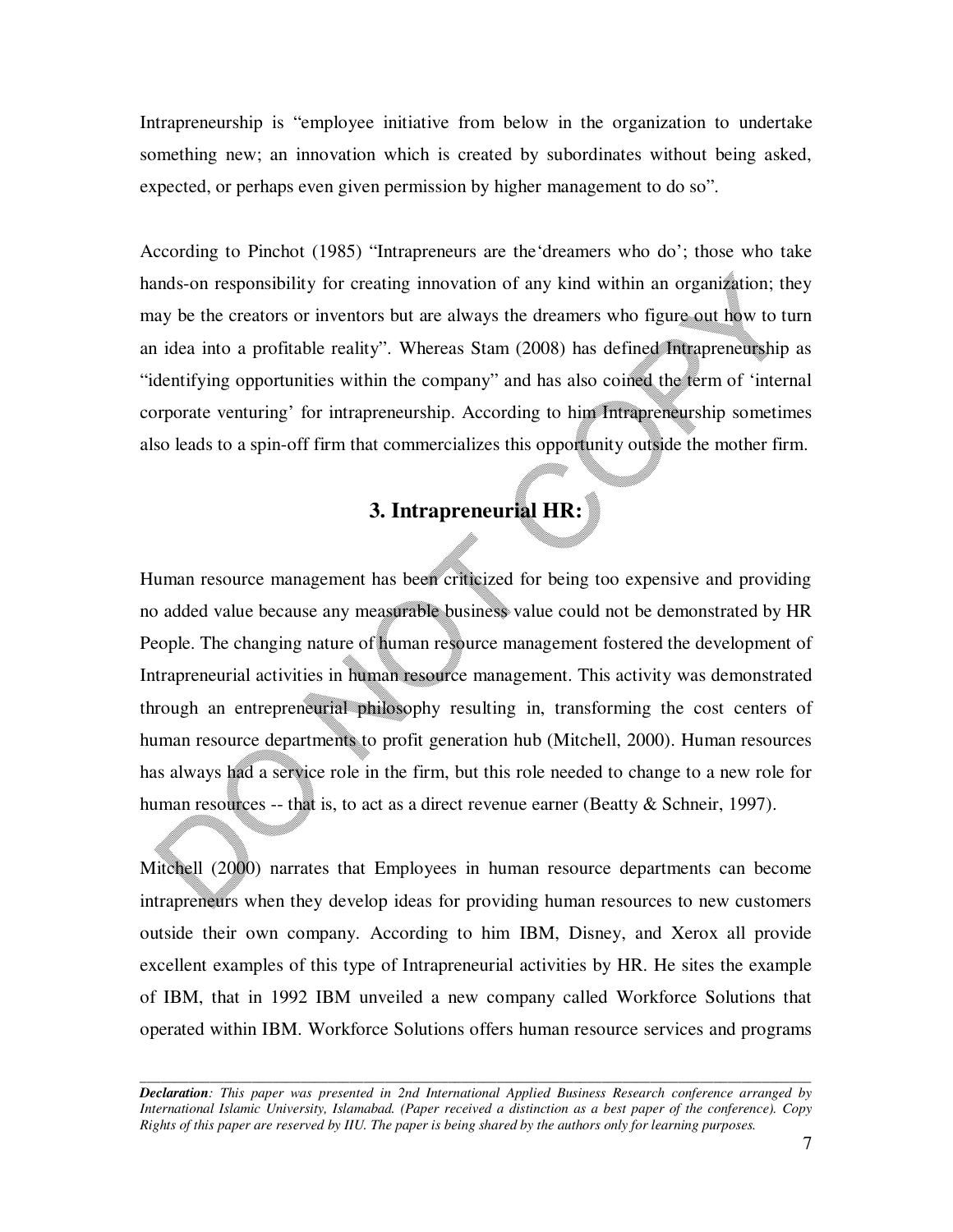to other firms. Moreover Walt Disney Company operated Disney University as part of its human resource and community relations departments. Disney University sells human resource experience and knowledge to other firms.

The field of human resource management initially may seem like an unlikely place for such intrapreneurial activities. However these activities have resulted in new and better ways to provide human resource services. Some of the intrapreneurial activities have occurred through classic ways by the delivery of services to firms started by entrepreneurs with expertise in human resource management of a company. The development of these Intrapreneurial activities has reinforced the development of human resource management as a function that adds monetary value to a firm. But this finding is especially apparent when human resource management is one of the firm's core competencies (Mitchell, 2000).

# **4. Intrapreneurship in HR Business Partner Model:**

Being an Internal business partner is now not enough; some HR Departments have capitalized on their personal expertise and have become consultants for companies outside their organization, resulting in earning profits for their company (Koch, 1995). But the basic checkpoint in this regard is the internal health of HR. If HR is not functioning smoothly and efficiently or has any kind of operational problems then staying away from the profit center model would be wise (Wellner, 2000). He more says that some companies may unwisely pursue the Intrapreneurial HR activities for pushing the department to improve or maximize company profits.

Wellner (2000) narrates that the first step before offering HR services outside the firm is to assess your own population in terms of their skills and determine whether you have people, skill and expertise that could help effectively consult with third parties. The path

*Declaration: This paper was presented in 2nd International Applied Business Research conference arranged by International Islamic University, Islamabad. (Paper received a distinction as a best paper of the conference). Copy Rights of this paper are reserved by IIU. The paper is being shared by the authors only for learning purposes.*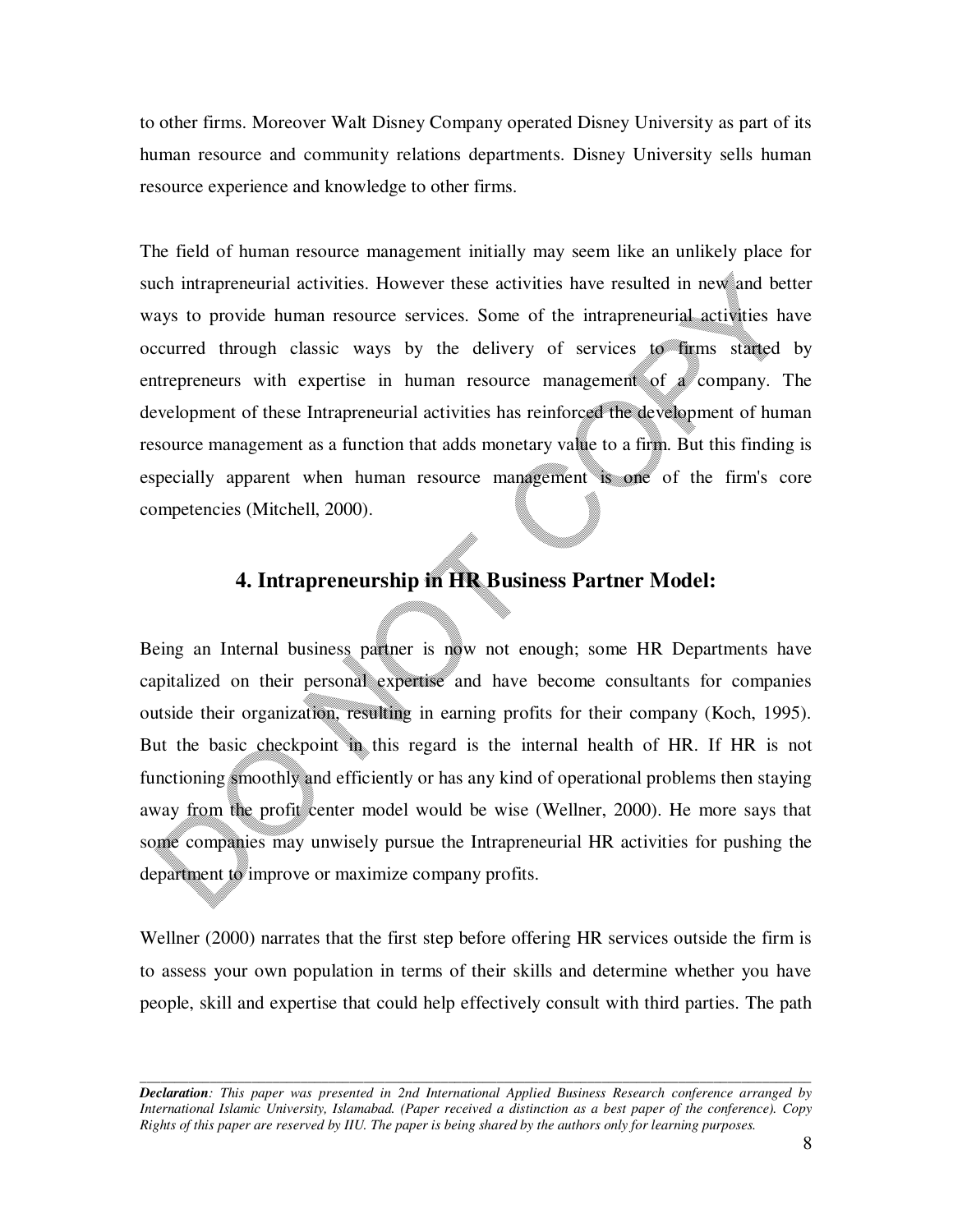to success as an HR profit center (intrapreneurial HR) is exceptionally bumpy if the people who have to deliver services do not have the required skill set.

Koch (1995) has discussed the example of Xerox who developed internal HR Expertise and then started Intrapreneuring in HR. HR Department of Xerox developed its HR practices and expertise for over 25 years and then turned it into a business "Xerox HR Solutions" by selling this expertise to various companies. Its services include consulting in areas of employee empowerment, employee satisfaction, performance management, labor management, motivation, reward and recognition, workforce diversity, and gender based harassment. Moreover, capitalizing on its core competency – document processing – it also sell document management services and recommend technical solutions to support HRMS.

In light of the above literature we propose that the Intrapreneurial Role of HR (HR Intrapreneur) can be introduced as an extension in HR Business partner Model. An HR professional or department can be considered the HR Business partner of the organization when it adds value through strategy execution, administrative efficiency and building infrastructure, ensure employee commitment and contribution, and manage organizational Change and transformation. Moreover when an HR Professional / department becomes an HR Business partner by perfectly playing in the four quadrants, then it can move towards an Intrapreneurial Role in HR and can make the HR Department as a direct revenue generator of the organization. See Figure 4-1 for Extended HR Business Partner Model (with an additional role of HR Intrapreneur)

*Declaration: This paper was presented in 2nd International Applied Business Research conference arranged by International Islamic University, Islamabad. (Paper received a distinction as a best paper of the conference). Copy Rights of this paper are reserved by IIU. The paper is being shared by the authors only for learning purposes.*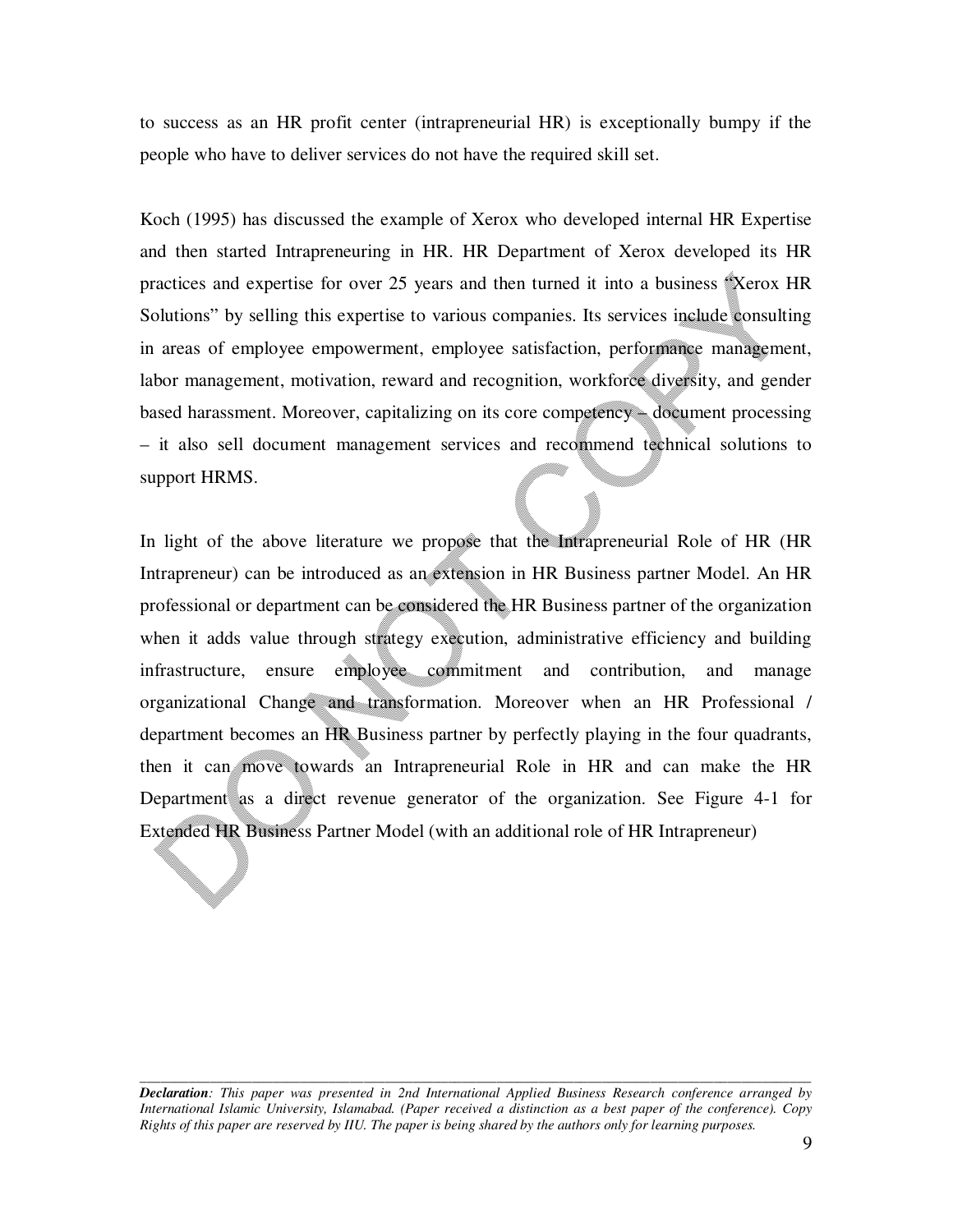

Figure 4-1: Extended HR Business Partner Model

HR Business Partner Model by Dave Ulrich (1997) gives the four roles that are essential to make an HR Department as the perfect one inside the organization. Thus this model forms the basis of our proposed model in a way that when an HR Department assures its expertise in the Four Roles discussed by Ulrich, then it becomes able to move in the HR Intrapreneur Role. We can say that the HR Expertise that has been developed through Ulrich's Four Role model ensures a strong base to move towards the HR Intrapreneur Role, where an HR Professional/department can act as a direct revenue source for the company.

Wellner (2000) discusses that when an HR Department moves towards HR Intrapreneur role it must develop a strategy up front for balancing its internal and external clients. Because when the HR department decides to go outside, it has to be sure that it does not take its eye off the core reason for being in the first place, that is servicing the corporation.

*Declaration: This paper was presented in 2nd International Applied Business Research conference arranged by International Islamic University, Islamabad. (Paper received a distinction as a best paper of the conference). Copy Rights of this paper are reserved by IIU. The paper is being shared by the authors only for learning purposes.*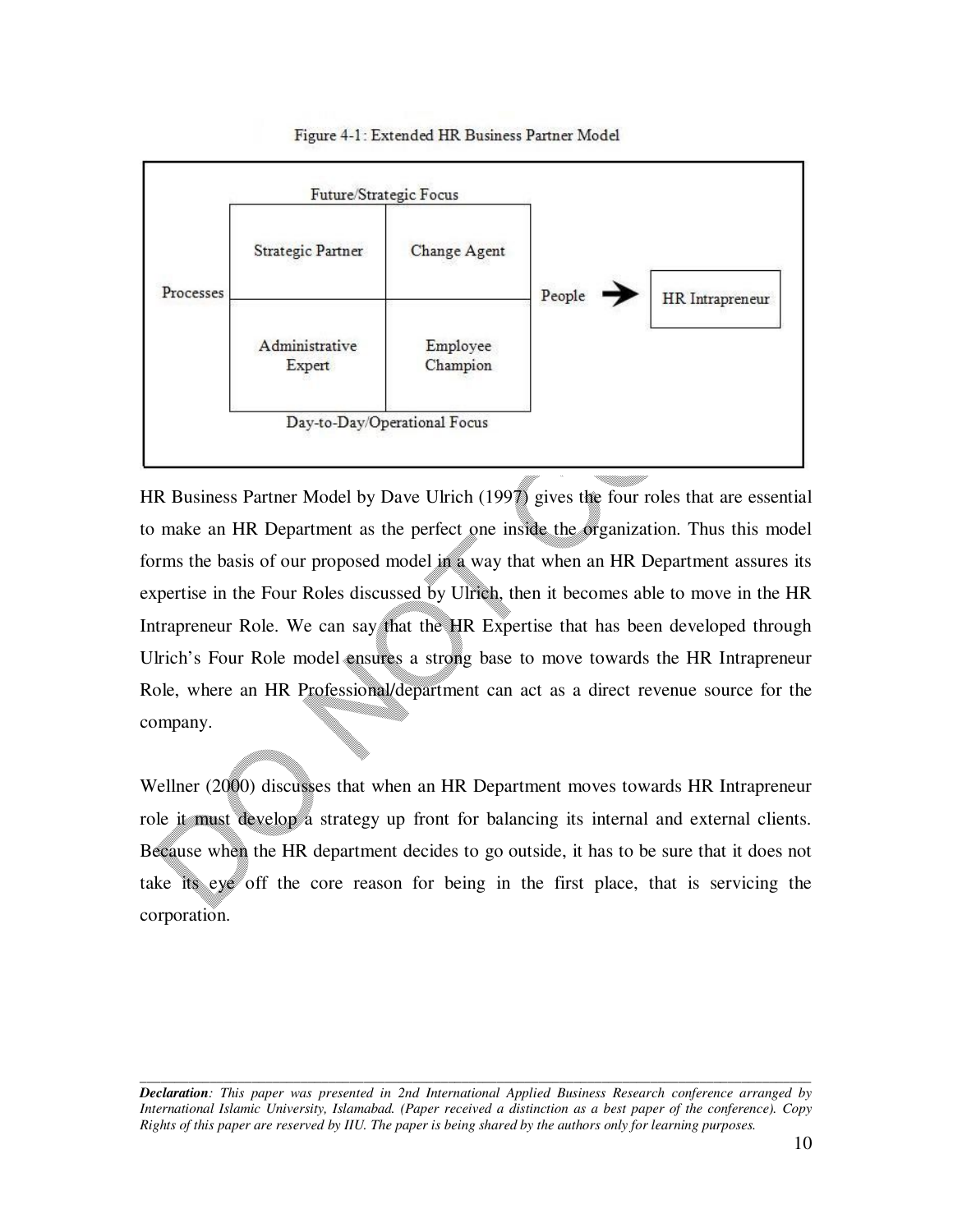#### **4.1. Reason of Extension in HR Business Partner Model:**

Companies must include their HR employees as full business partners. They will rise to the occasion and give surprising results by building the bottom line and becoming a profit center contributor as well as maintaining their traditional responsibilities - and they will be better at both (Moore and Furlong: 2009). Human resources can be a unique source of sustained competitive advantage. This is especially true when its parts have high internal and external fit (Mitchell, 2000). Thus idea behind this extension in HR Business Partner Model is that, HR department as a business partner should not only deal with the internal customers of an organization, but it should also serve the external customers and earn profits for the organization as a real business partner.

# **5. Conclusion:**

Worldwide the discussion about Human resource management now centers about what the HR Departments can do to become more competitive, more strategic and more beneficial for the organization. The success parameters for an HR Department within the organization have been explained by Ulrich (1997) in form of the four roles HR Business Partner Model. On other hand some research and practices of different companies have introduced another role of HR department that is of a profit generation center for the organization. Now to create an interdependence between these two concepts, this paper discusses that when an HR Department achieve the expertise that has been defined in the Four Roles HR Business Partner Model i-e the expertise in strategic role, administrative role, employee champion role and change leader role, then it can optimize the opportunity to earn direct revenues for the organization by selling this valuable HR expertise outside the organization. For this purpose this paper suggests an extension in the HR business partner model by adding the fifth Role – The HR Intrapreneur Role – in the existing model.

*Declaration: This paper was presented in 2nd International Applied Business Research conference arranged by International Islamic University, Islamabad. (Paper received a distinction as a best paper of the conference). Copy Rights of this paper are reserved by IIU. The paper is being shared by the authors only for learning purposes.*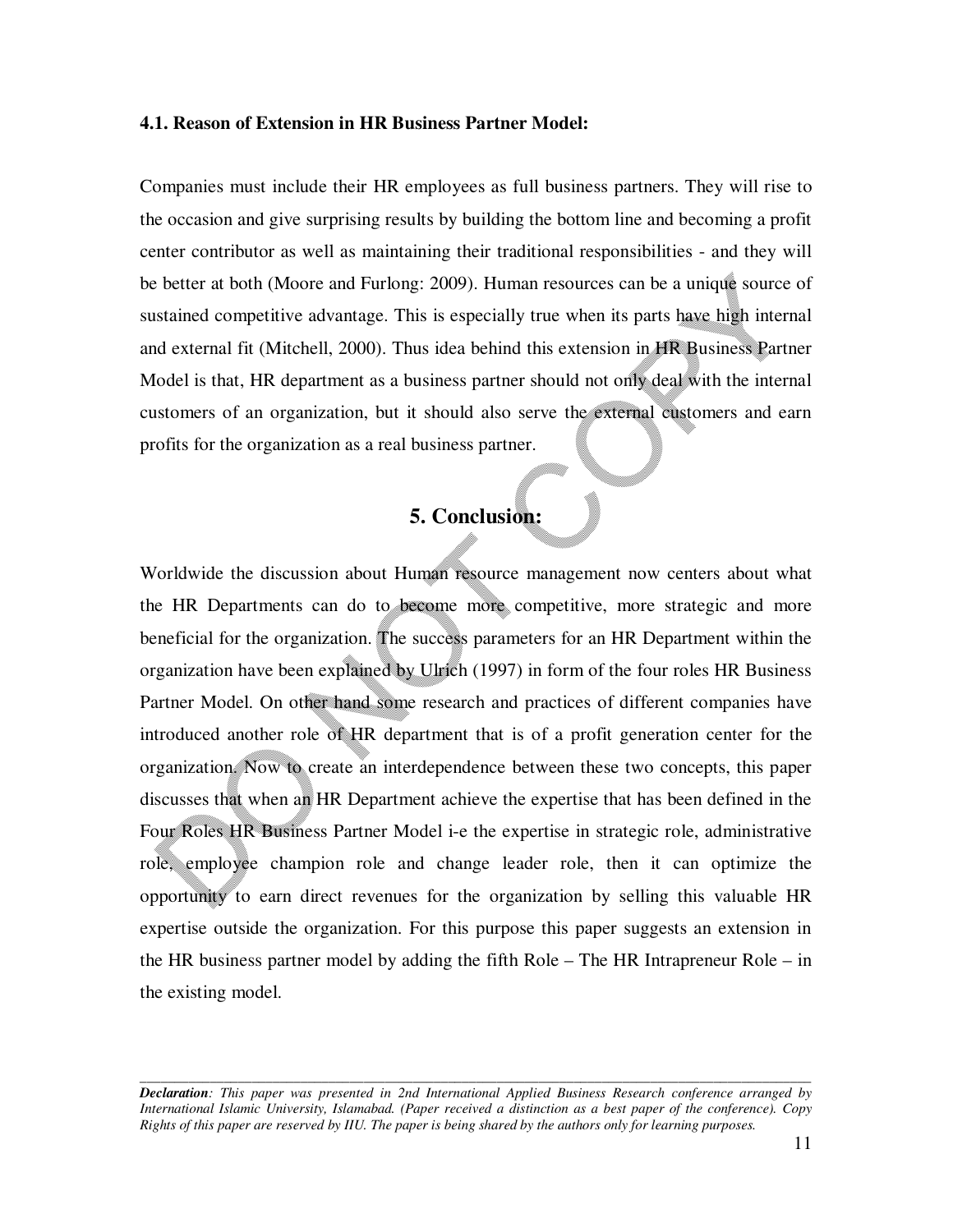Several implications for organizational leaders, HR Managers / Professionals as well as academicians can be drawn from this research. Perhaps the most important practical implication of this research is that it provides a practical extension in a model which can be used by the HR Professionals for bringing in revenues into their organizations as well as shifting the HR cost center paradigm to a profit center one. From an academic perspective, an important implication of this research is that this model can become a part of theory and literature on Human resource management. This paper also provides the basis for researchers to do further theoretical and empirical researches on this extension in HR Business partner model in order to draw out its advantages, disadvantages, shortcomings and virtues (positive points). Future studies in this area might also increase the Human resource management literature w.r.t. advance concepts and can become common in upcoming years, by having a direct and practical impact on the combination of HR Expertise and HR Intrapreneurship.

*Declaration: This paper was presented in 2nd International Applied Business Research conference arranged by International Islamic University, Islamabad. (Paper received a distinction as a best paper of the conference). Copy Rights of this paper are reserved by IIU. The paper is being shared by the authors only for learning purposes.*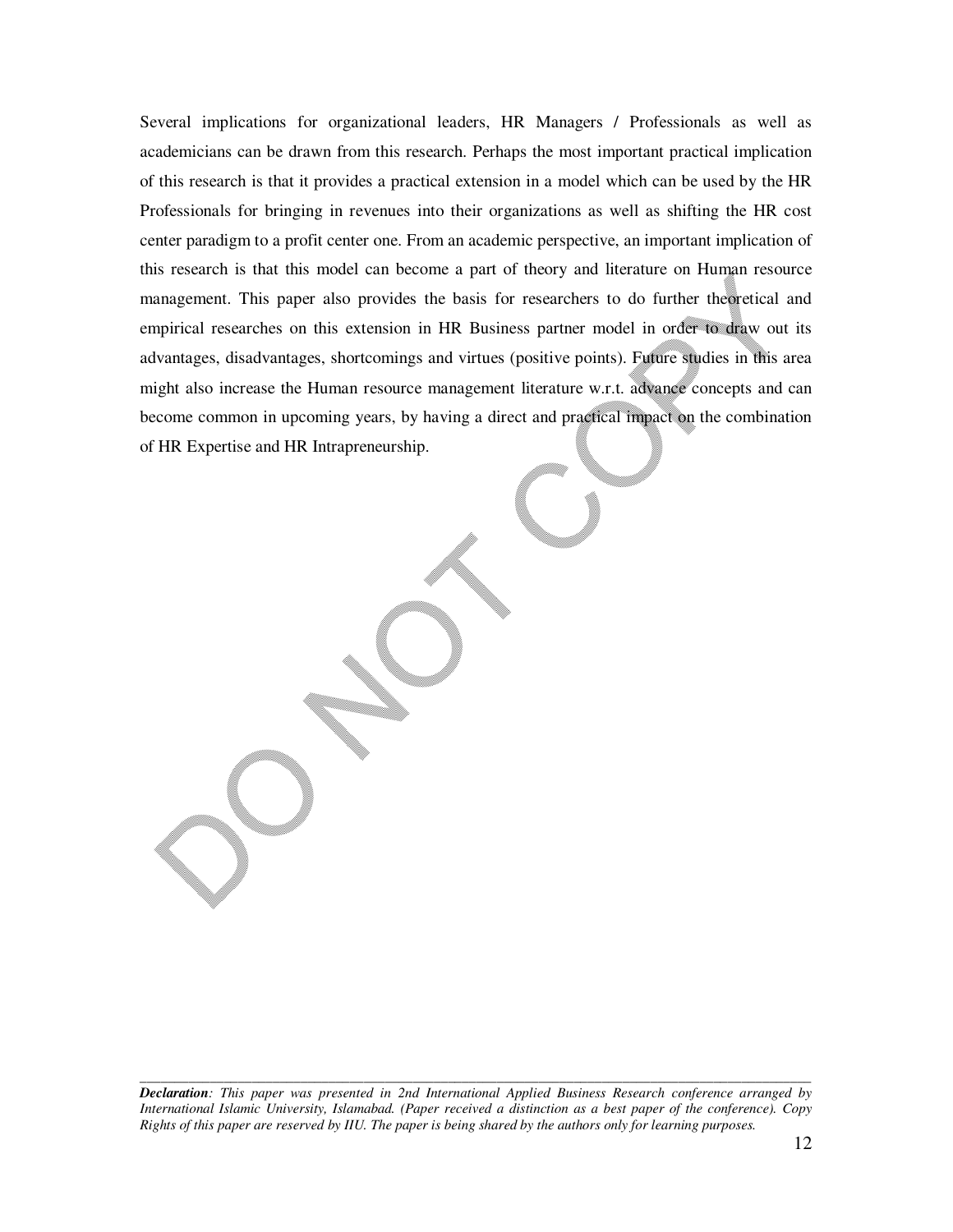## **6. References:**

Beatty, R.W. & Schneir, C.E., (1997), "*New HR roles to impact organizational performance: From `partners' to `players'*", Human Resource Management, 36, 29-37.

Chapel, H. N. C., (2007), "*HR Productivity Metrics: From Cost Center to Optimized Resource*" PR Newswire Publication. Retrieved on: 24<sup>th</sup> August, 2009. Retrieved From: http://goliath.ecnext.com/coms2/gi\_0199-6685431/HR-Productivity-Metrics-From-Cost.html

Conner, J. & Ulrich, D., (1996), "Human *resource roles: Creating value, not rhetoric*", Human Resource Planning*:* Tempe. 19(3), pg 38.

Fallon, F. L., & McConnell, C. R., (2007), "*Human resource management in health care: principles and practice*", Jones & Bartlett Publishers.

Hisrich, R. D., Peters, M. P., & Shepherd, D. A., (2005), *"Entrepreneurship",* McGraw Hill Professional, ISBN 0072873744, 9780072873740

Jong, J., & Wennekers, S., (2008), "*Intrapreneurship: Conceptualizing entrepreneurial employee behavior",* published under the SCALES-initiative (Scientific AnaLysis of Entrepreneurship and SMEs), as part of the 'SMEs and Entrepreneurship programme' financed by the Netherlands Ministry of Economic Affairs. Can be retrieved at www.entrepreneurship-sme.eu.

Koch, J., (1995), "*HR for Profit: Selling Expertise",* Personnel Journal, Vol. 74, No. 5, pp. 84-92.

Long, C. S., & Ismail, W. K. W. (2008), "*Understanding the Relationship of HR Competencies & Roles of Malaysian Human Resource Professionals*" European Journal of Social Sciences – Volume 7, Number 1.

Mitchell M.E., (2000), "*Entrepreneurial activities in human resource management*", American International College Journal of Business.

Moore, K., & Furlong, R., (2009), "*The Human Resources Department As a Profitability Factor"*, Retrieved on:  $24<sup>th</sup>$  August, 2009.Retrieved From: http://humanresources.about.com/od/humanresourcesstrategic/a/hr\_profit.htm

Pinchot, G. (1985), "*Intrapreneuring: why you don't have to leave the corporation to become an entrepreneur*", Harper and Row Publishers, New York, ISBN 0-06-015305-9

*Declaration: This paper was presented in 2nd International Applied Business Research conference arranged by International Islamic University, Islamabad. (Paper received a distinction as a best paper of the conference). Copy Rights of this paper are reserved by IIU. The paper is being shared by the authors only for learning purposes.*